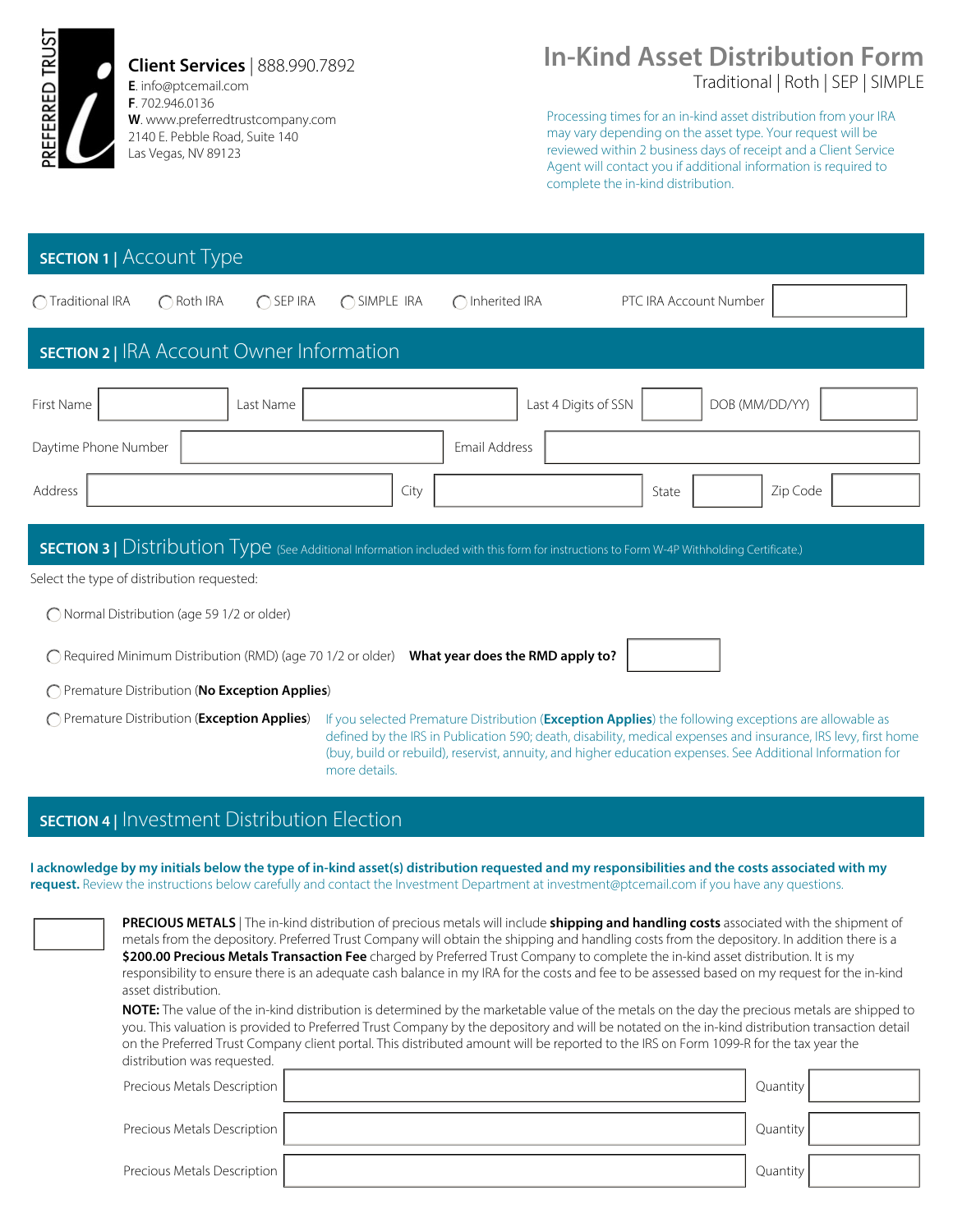#### **SECTION 4 |** Investment Distribution Election Continued

**I acknowledge by my initials below the type of in-kind asset(s) distribution requested and my responsibilities and the costs associated with my request.** Review the instructions below carefully and contact the Investment Department at investment@ptcemail.com if you have any questions.



**DIGITAL CURRENCY** | The in-kind distribution of digital currency requires that I provide a wallet address for each type of digital currency to be distributed. In addition there is a **\$200.00 Digital Currency Transaction Fee** per asset charged by Preferred Trust Company to complete the in-kind asset distribution for each digital currency type. It is my responsibility to ensure there is an adequate cash balance in my IRA for the fee (s) to be assessed based on my request for the in-kind asset distribution.

**NOTE:** The in-kind distribution amount is determined by the market value on the day the distribution is processed to you. This distributed amount will be reported to the IRS on Form 1099-R for the tax year the distribution was requested.

| Unit Amount | Currency Type | Wallet Address |  |
|-------------|---------------|----------------|--|
| Unit Amount | Currency Type | Wallet Address |  |
| Unit Amount | Currency Type | Wallet Address |  |

**REAL PROPERTY** | Prior to providing this request to Preferred Trust Company, I will obtain and provide along with this form a Broker Price Opinion (BPO) or an appraisal of the property to illustrate the current value. The in-kind distribution of real property requires a Quit Claim Deed to be recorded in the county where the property is located. The Deed transfers the ownership of the property from my IRA to me personally. Preferred Trust Company will complete the Deed and file it with the county. A copy of the newly recorded Deed will be mailed to you at the address provided in Section 2 of this form. There is a \$**300.00 Real Estate Asset Transaction Fee** charged by Preferred Trust Company to complete the in-kind asset distribution. In addition, Preferred Trust Company will assess the **Recording Fee(s)** charged by the County Recorder's Office from my IRA. It is my responsibility to ensure there is an adequate cash balance in my IRA for the fee(s) to be assessed based on my request for the in-kind asset distribution.

**NOTE:** The in-kind distribution amount is determined by the BPO or appraised value provided. This distributed amount will be reported to the IRS on Form 1099-R for the tax year the distribution was requested.

| Real Property Address | In-Kind Distribution % |  |
|-----------------------|------------------------|--|
| Real Property Address | In-Kind Distribution % |  |

**PRIVATE PLACEMENT** | The in-kind distribution of a private placement requires me to provide Preferred Trust Company with a copy of an updated/amended Subscription Agreement from the investment sponsor. The Subscription Agreement must acknowledge the change of ownership shares from my IRA with Preferred Trust Company to me personally and the modification of future tax reporting from Preferred Trust Company EIN to my SSN. There is a **\$200.00 Alternative Investment Transaction Fee** charged by Preferred Trust Company to complete the in-kind asset distribution. It is my responsibility to ensure there is an adequate cash balance in my IRA for the fee(s) to be assessed based on my request for the in-kind asset distribution.

**NOTE:** The in-kind distribution amount is determined by the current value that the asset is held in the IRA. This distributed amount will be reported to the IRS on Form 1099-R for the tax year the distribution was requested.

| Private Placement Name   | In-Kind Distribution % 1 |  |
|--------------------------|--------------------------|--|
| Private Placement Name 1 | In-Kind Distribution %   |  |

**SECURE AND UNSECURE PROMISSORY NOTES** | The in-kind distribution of a Promissory Note requires me to provide Preferred Trust Company with a copy of amended Promissory Note between myself and the Borrower removing my IRA as the Lender. If a secured Promissory Note, I am also required to provide a copy of the amended security instrument reflecting the removal of the IRA. There is a **\$200.00 Alternative Investment Transaction Fee** charged by Preferred Trust Company to complete the in-kind asset distribution. It is my responsibility to ensure there is an adequate cash balance in my IRA for the fee(s) to be assessed based on my request for the in-kind asset distribution.

**NOTE:** The in-kind distribution amount is determined by the current value that the asset is held in the IRA. This distributed amount will be reported to the IRS on Form 1099-R for the tax year the distribution was requested.

Secure/Unsecure Note Name In-Kind Distribution %

Secure/Unsecure Note Name | Note in the United Secure/Unsecure Note Name | Note in the United Secure In-Kind Distribution %